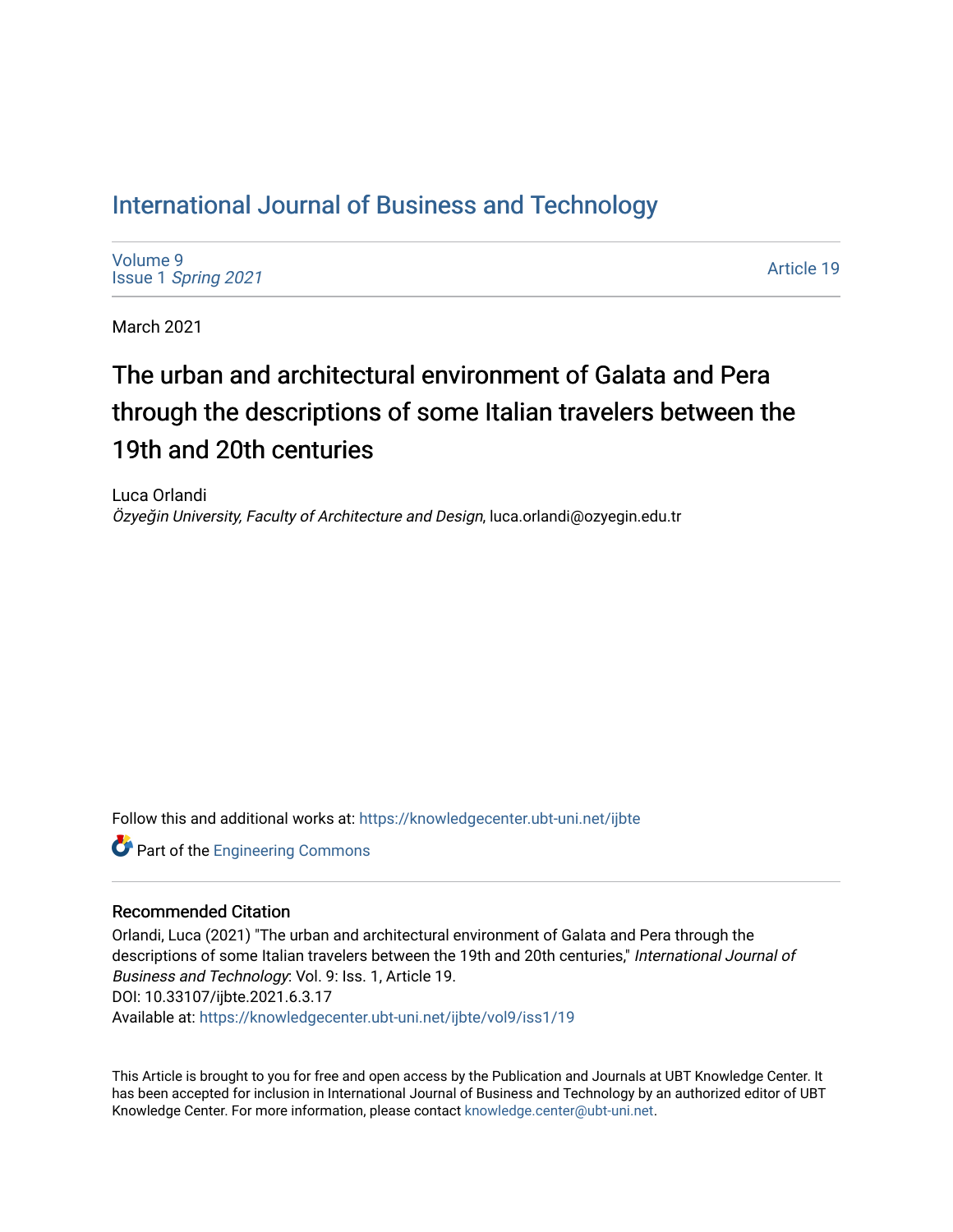### *The urban and architectural environment of Galata and Pera through the descriptions of some Italian travelers between the 19th and 20th centuries*

Luca Orlandi<sup>\*</sup>

\* Özyeğin University, Faculty of Architecture and Design, Nisantepe Mah. Orman sok. 34- 36 34794 Alemdag-Cekmekoy, Istanbul – Turkey, luca.orlandi@ozyegin.edu.tr

**Abstract.** The aim of this paper is to present the urban and architectural environment in the cosmopolitan Istanbul's districts of Galata and Pera throughout the impressions left by some Italians travelers who spent some period in the Ottoman capital throughout the 19th and the early years of the 20th century. This historical period has been chosen and analyzed in order to show the changes and development of Istanbul in those years through several Italian 'eyes' and 'voices' who witnessed at that time some important transformations in the Ottoman culture, highlining the coexistence of different world, such as the Turkish Muslim society and the 'Levantine world', a mixture of several cultures and religions, including Jewish and Christians. Through their detailed and accurate descriptions, many travelers witnessed the daily life of the 'Levantines', the urban environment in which they lived and the architecture they built, as well as their traditions and customs among the Muslim Turks. Following a chronological order, this paper will focus on travelers who described spaces and architecture in some areas of Istanbul such as Galata and Pera, defining and encompassing the culture of those Levantine communities.

**Keywords**: Galata and Pera, Levantine World, Ottoman Culture, Italian travelers, Architecture

#### **1 Introduction**

The focus of this article is to present some memoires and comments on the urban and architectural environment in the cosmopolitan Istanbul's districts of Galata and Pera which are today incorporated into the Municipality of Beyoğlu - made by some Italians travelers, in a period amid the  $19<sup>th</sup>$  and the beginnings of the  $20<sup>th</sup>$  century. Those descriptions were left by travelers who spent, for several and different reasons, a period of permanence in Istanbul. Within this purpose, the aim is to show how Italian 'eyes' and 'voices' have testified in that period differences, contradictions but also points of contact and similarities between the West and the fascinating 'Orient', through the magnifying glass represented by the local Italian community and their world in the Levant, giving new points of view to understand the complexities and the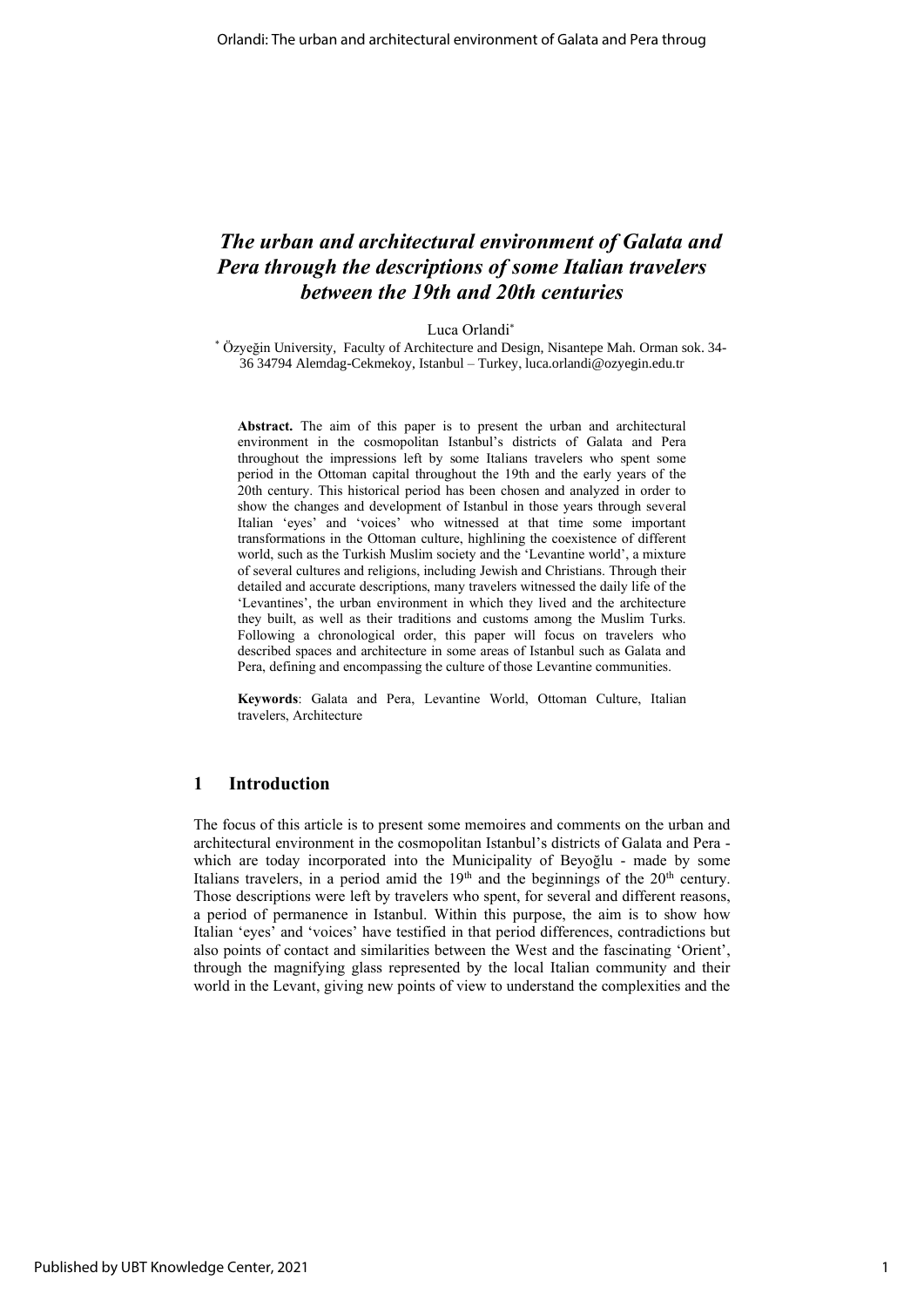thin equilibrium of the local foreign communities, seen as a micro cosmos within the immense Sultan's empire [1] 1 .

Written impressions in form of diaries, illustrated books or travelogues, left by Italian travelers, ambassadors and diplomats, as well as journalists, artists and writers, who visited the city of Istanbul in the above mentioned time, have left to us a fundamental source to understand the social and political transformations in the Ottoman Empire, especially affected by the important *tanzimat* reforms after 1839. Through their detailed and accurate descriptions, many travelers witnessed, discovered and gave different interpretation on the 'Franks' or the so called 'Levantine' world: the urban Western-like environment in which they lived, the architecture they built, the several languages they spoke and so on, showing often a sense of curiosity and sometimes admiration for their habits and their daily life, as well as their religion, traditions, integration and customs among the Muslim Turks.

Starting mostly from the second half of the 19th century, and following the *Voyage dans le Levant*'s fashion inaugurated by famous French writers and poets such as François-René de Chateaubriand, Gérard de Nerval, Théophile Gautier, Alphonse de Lamartine, Gustave Flaubert and Pierre Loti, several Italians began the journey towards East, in order to write and describe it, sometimes looking just for an 'exotic' experience, but in many cases to clear the mind of the Italian readers about Turkey, the Turks and the incredible melting pot of cultures and religions which coexist in those lands.

Among all the 'Franks' and foreigners living at that time in the Ottoman Empire, the Italian community had always represented a strong presence in that geography since very long time. For many reasons, but mostly pushed on by trade and commerce, the Italians were among the first foreigners who first established durable relations in the Orient. Even before the rise of the Muslim rulers – in the medieval period – the presence of Italian communities within the borders of the Byzantine Empire and in other eastern lands was not an exception but the rule. The Genoese, the Venetians, the Pisans and the Florentines as well as the Catholic Church with friars, monks, nuns and priests – just to mention some of the most active Italian communities abroad – carried on for centuries trades, diplomatic and religious relations with the Byzantines, at least from the beginnings of the  $13<sup>th</sup>$  century, following the so-called Fourth Crusade. It is not surprising that those tight relations between East and West have been continued as special agreements, or *Capitolazioni,* even later, under the Turkish Muslim rules who occupied those lands starting from the 15<sup>th</sup> Century [2].

Through several travel accounts, the contextual framework of this paper is structured to highlight the narrative and the images of the city left by these travelers over a period of about one hundred years. In this sense, different 'voices' have been selected to narrate through their own words or their personal memoirs what happened in the capital of the Ottoman Empire during the arduous phases and processes of

<sup>&</sup>lt;sup>1</sup> This paper is part of a work in progress developed by the author in the last years, mostly investigating the travel literature in the Levant related to the Italian-Levantine community, its culture and its urban and architectural built environment. Some results were presented in the First Levantine Heritage Foundation Conference held at the British Consulate in Istanbul in 2014, but unfortunately the proceedings were never adequately published, while a few years earlier other results had already been presented in a collective publication relating to the Italian community in Levant.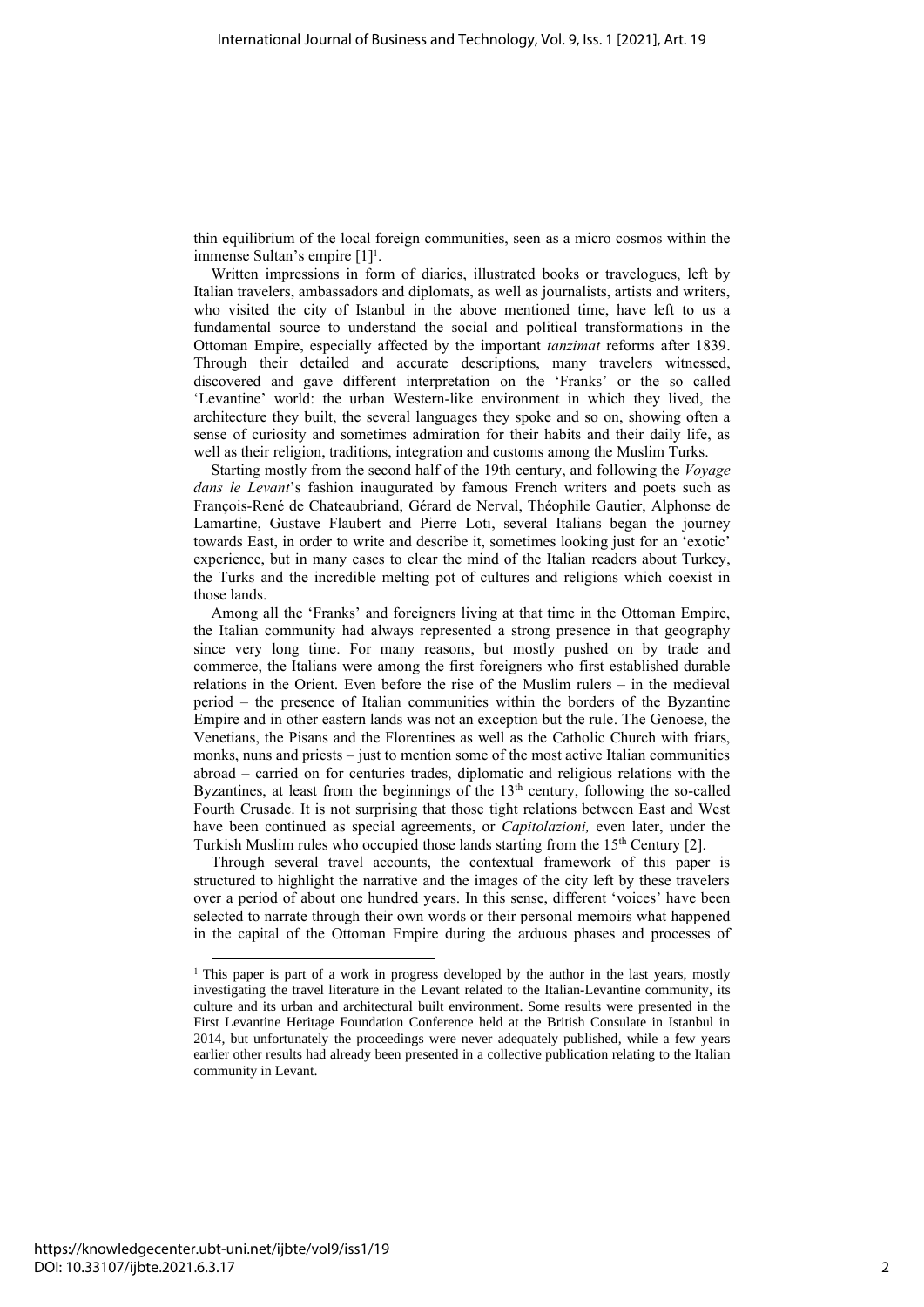westernization – when Istanbul was transformed into a modern city. It was a period shaken by strong social and political issue: first the *tanzimat* reforms (1839-1876), characterized by the modernization process, then the fall of the empire due to the consequences of the Balkan Wars and World War First and finally the birth of a new nation.

#### **1.1 Research methodology**

The research method is mostly based on qualitative sources, while the quantitative method of research cannot be applicable to this work due to the fact that the settlements of Galata and Pera were severely affected by fires and urban transformations, that completely reshaped the entire areas of which today we have minor to no evidence at all.

The way to present this architectural environment and cultural milieu is through gathering and analyzing the data existing in old maps, gravures, paintings and pictures that are depicting the area in which we can see the existence of this rich built environment and all its specifics and characteristics that are presented further on in this paper. The travelers' selection tries to show in a chronological matter a heterogeneous framework in which the individuality and the quality of each single author can be recognizable. In this context, the paper presents some Italian authors who directly have described the districts of Galata and Pera in Istanbul, and by doing that indirectly all the transformations within whole Ottoman Empire.

The narrative experiences herewith considered are exclusively related to the Italian-Levantine community in Istanbul, concerning the 'modern' district of Galata and Pera and the chosen written texts confirmed a variety of cases in which the sense of 'Italian-ness' inside that culture was perceived by the authors themselves with pride and gratification, making them more close and friendly to the Turks and the Ottoman world as well. Of course, there are many other descriptions and written texts left by other Italians on the Italo-Levantine community that are not taken into consideration [3, 4, 5], but the purpose of this work is to show how the reflections of this Levantine world - in the our case limited to the Italian community of Galata and Pera - were represented and felt by Italians from Italy.

#### **2 The Italian contribution to the urban and architectural built environment of Galata and Pera**

Through the works of some architects this chapter aim to present the Italian contribution to the Ottoman architectural culture, which served to consolidate a strong link already existed between *La Sublime Porta* and Italy.

In that period of great reforms after 1839, many foreigners contributed to the urban and architectural development of modern Istanbul, implementing from time to time the styles in the changing Ottoman-Turkish world. In particular, many of these architects highlighted through their masterpieces the main trends visible in the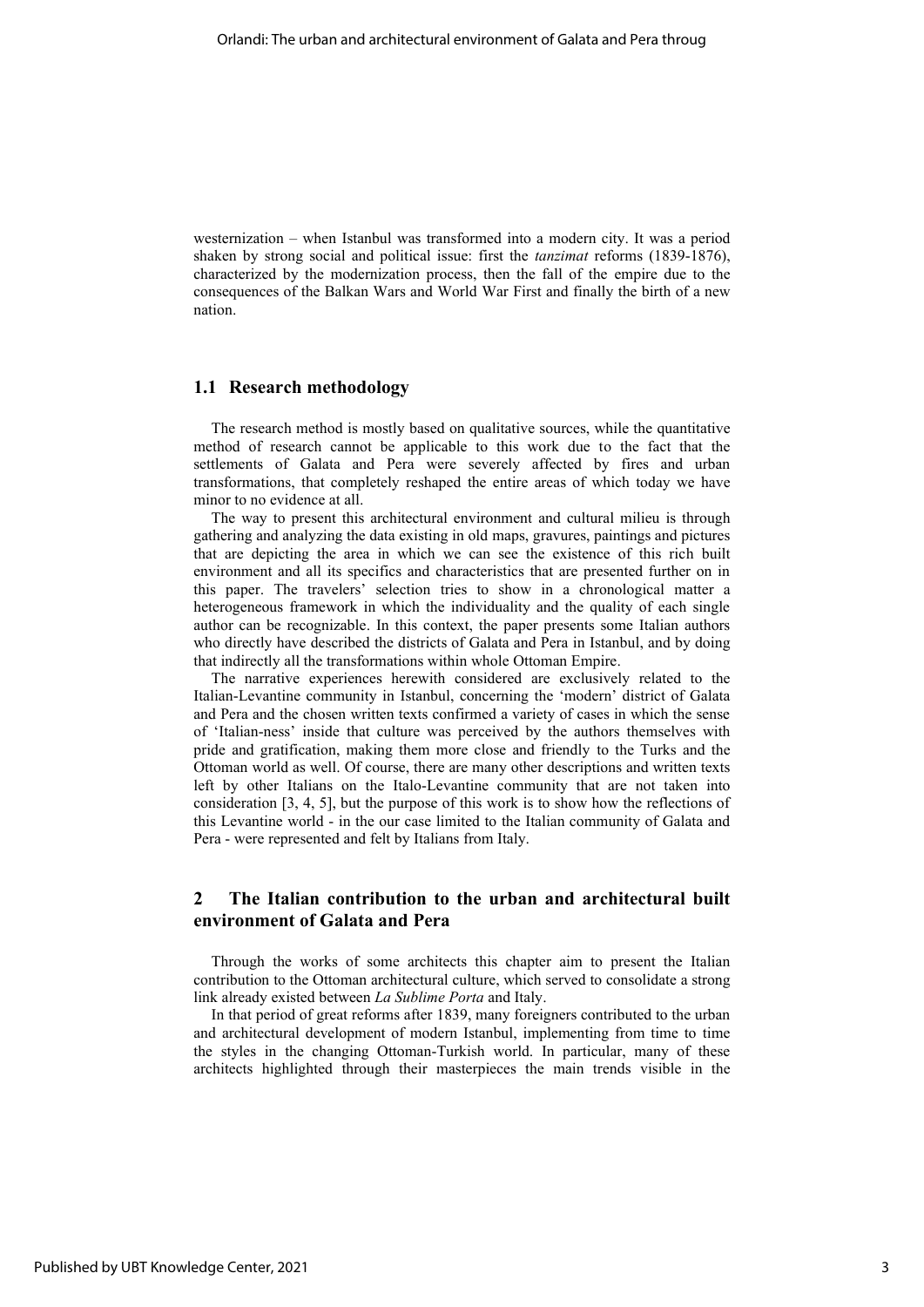contemporary Italian or French scene, emphasizing the fashions or styles of the moment, from Neoclassical to Eclecticism, from Historicism to Art Nouveau, from Ottoman Revival to Neo-Gothic, to Decò and Modernism. Historically Galata and Pera were the districts in which mostly of the population was not Muslim and throughout the centuries the establishment of such cosmopolitan milieu became possible thanks to many factors that contributed to the modern urban development and to a consequent architectural transformation process [6].

Finding a fertile ground in the Ottoman Empire, where solid cultural and commercial relations had always been established with all the European powers and having common consolidated roots, well represented by the Latin community already existing since the period of the Genoese colonies, several entrepreneurs, architects, engineers, sculptors and decorators from Italy and Levantine from Italian origins were commissioned or moved to the court of the last Sultans or in the first period of Kemalist Turkey, to propose their own projects and visions for the 'City of Desire': Constantinople. As pointed out by Boriani, in relation with the urgent need of skilled experts to reform many sectors of the Ottoman society:

*To achieve this [modernization], the contribution of Europeans would be indispensable: engineers, architects, physicians, technicians and workers with expertise in these new sectors, as well as craftsmen and artists, were offered great opportunities for employment. They were taken up not only by the community of the European - a great many of them Italian – settled in Galata (the Levantines), but also by a new wave of immigrants, lured by the revival of the economy and the demand for new skills*. [7]

Therefore, throughout the 19th century many architects, engineers and contractors from different countries were involved in the 'modernization' process of the cities' layout, and in the specific case of Galata and Pera, a major role was played by the Italian ones, who were able to interact with the local hybrid Levantine environment and to include in their projects typical features of the Ottoman - Muslim architectural background, entwined with the most contemporary European stylistic tendencies as well as with the spaces related to the Armenian, Greek and Jewish communities. In fact, considering the architecture of several public and private buildings, and its stylistic features, Girardelli states that:

*[…] In between these two extremes, the Levantine production of minor protagonist like Barborini or Semprini, as well as the highly redefined synthesis of D'Aronco, stood as significant contribution of an Ottoman architectural modernity, not yet inscribed into clear-cut national scheme.* [8]

In some cases, catastrophic disasters like big fires - as it happened in 1831 and in 1870 - were an opportunity to redefine new modern urban plans all over Galata and Pera, but in other circumstances top-down interventions and the formation of new public entities like the new municipality system, decided the rules for the entire city and in the case of Beyoğlu those transformations were intensely implemented (Fig. 1).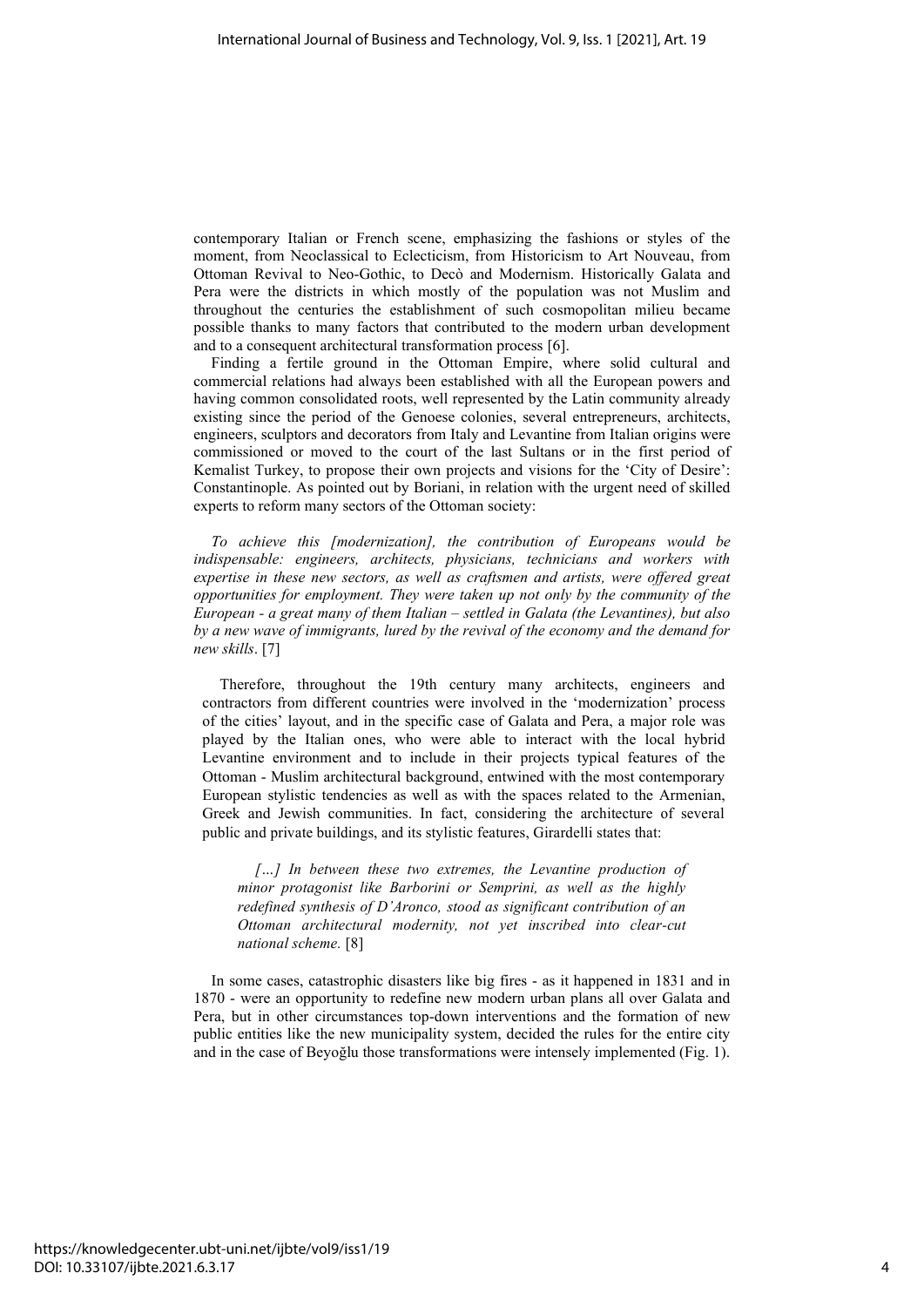

**Fig. 1.** Detailed map of Galata and Pera in the 19th century, from: *Plan general de Galata, Pera et Pancaldı. 6mo cercle de Constantinople. G. D'Ostoya, Ingenieur du Conseil Municipal. 1858-1860*. (source: IBB Atatürk Library - Istanbul).

The Municipality of the 6<sup>th</sup> District in Beyoğlu (*VI. Daire-i Belediye*), established in 1858, represents one of the institutions that was modeled on Western examples and contributed to the modernization process of the entire district [9]. The building to locate all the administrative functions was built by the Italian architect Giovanni Battista Barborini between 1880 and 1893 in the core of Beyoğlu, nearby the so called Tünel station, the new underground cable railway linking Galata to the heights of Pera.

Among all the projects done by Italians between the second half of the  $19<sup>th</sup>$  and the first decades of the 20<sup>th</sup> century, some of the most relevant architects who contributed to the formation of such rich architectural cityscape has been chosen within this purpose. Even today, wandering through the narrow streets of Galata and Karaköy or along the main İstiklal Avenue in Pera (as *Grand Rue de Péra* was renamed in republican times) many of their names are still engraved on the façades of important banks, palaces, hotels, churches, department stores, inns and apartment buildings that were part of such cosmopolitan environment.

The Italian-Swiss architect Gaspare Fossati, together with his younger brother Giuseppe, was among the first of those invited to work in the Ottoman Empire in the aftermath of the reforms of 1839. Among his main works in Galata and Pera districts, there are some projects for the international diplomacy such as the Embassy of Russia (1838-45), that of Holland (1854) and the restoration for the Palazzo Venezia, at that time occupied by the Austrian legation (1853), and after World War I used as the residence of the Ambassador of Italy in Turkey. Between 1841 and 1843 they built the Dominican Church of San Pietro in Galata and all around Beyoğlu they also built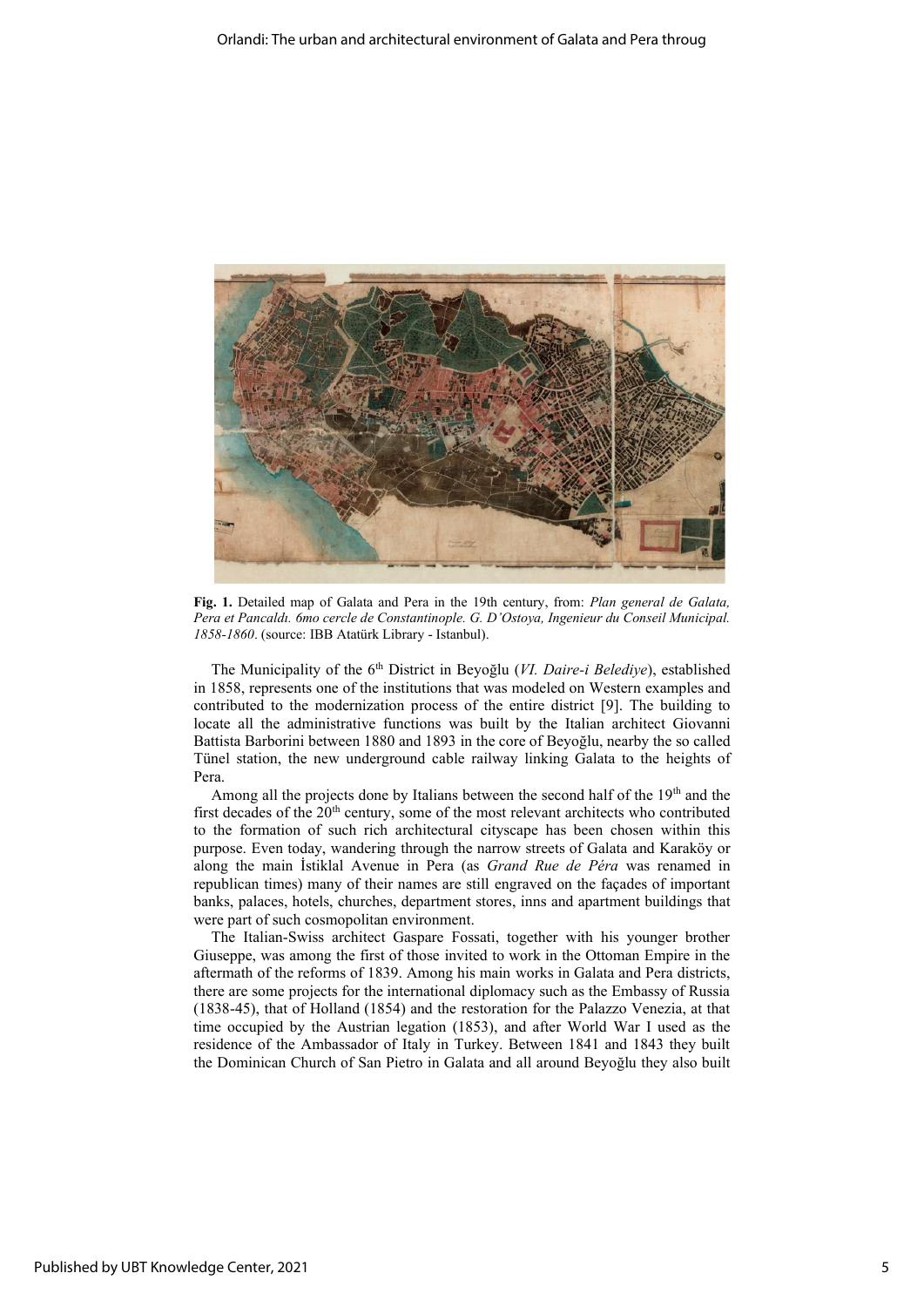three theaters, the most important of which, the Naum Theater, was built near Galatasaray in 1846 and was active until a fire completely destroyed it in 1870 [10].

Italian Levantine architect Alessandro Vallauri, who later became a French citizen known as Alexandre Vallaury, was an extremely prolific architect and professor at the Academy of Fine Arts (*Sanayi-i Nefise Mektebi*) in the cosmopolitan Istanbul, regularly chosen by the Ottoman high officials and French business circles elites.

As 'City Architect' (*Mimar-ı Şehir*), Vallauri was responsible for several public and administrative buildings such as banks, schools and other important Ottoman and foreign institutions. Among his numerous works in Beyoğlu we can briefly remember: the Décugis House in Şişhane, today Galata Antique Hotel (1881), the Cercle d'Orient in Pera for the cosmopolitan Istanbulian bourgeoise (1884), the Pera Palas in Tepebaşı, built as an 'exotic' welcome facility for the Orient Express's travelers and dated 1892, the monumental and eclectic Imperial Ottoman Bank in Galata-Karaköy dated 1890-92 and some commercial buildings such as the Hezaran Han and the Ömer Abed Han, both of them built in Karaköy in 1902 [11]; Giulio Mongeri, another Professor of the Academy of Fine Arts in Istanbul, was an Italian-Levantine architect who contributed by teaching the training of new Turkish architects and who designed - in the very early years of the 20th century - works in a historicistic and eclectic style such as the Neo-Byzantine Karaköy Palas in Galata-Karaköy area (1920) or the Neo-Gothic Church of St. Anthony built in the busy İstiklal Avenue (1907-12). The latter was built, like many other buildings, together with Edoardo De Nari, another productive architect who arrived in Istanbul at the very end of the 19<sup>th</sup> century and soon became a leading figure in the Italian community, not only as an architect and decorator, but also as a politician and entrepreneur [12, 13].

Art Nouveau thus becomes part of the architectural language of cosmopolitan Istanbul as an expression of the local bourgeoisie and thanks to the work of the Friulian architect Raimondo Tommaso D'Aronco, who lived in Ottoman lands from 1893 to 1909, a new and successful architectural season was soon inaugurated. D'Aronco left in Galata and Pera several masterpieces, such as the atelier-residence of the court tailor, Jean Botter. The building dated from 1900 is an excellent example of Art Nouveau, which was the current fashion in vogue in all European cities, while other buildings from the same years are carrying his signature as architect such as a small fountain in a crossroad in Galata and the Kara Mustafa Pasha mosque in Karaköy, unfortunately demolished in the late 1950s to enlarge the square [14].

#### **3 Italian travelers and their descriptions about Galata and Pera**

The first of the authors chosen as a companion in the description of the Levantine world is Cav. Antonio Baratta (1802-1866). As a diplomat born in Genoa and employed at the Sardinian legation in the Levant, he cannot be considered as a genuine traveler, but he was an important 'observer' of the Ottoman society, whose works were published as a collection of his personal travels and experiences<sup>2</sup>. Even if

<sup>2</sup> Other works on 'Costantinopoli' by Baratta are herewith listed: *Costantinopoli effigiata e descritta con una notizia su le celebri Sette Chiese dell'Asia Minore ed altri siti osservabili del*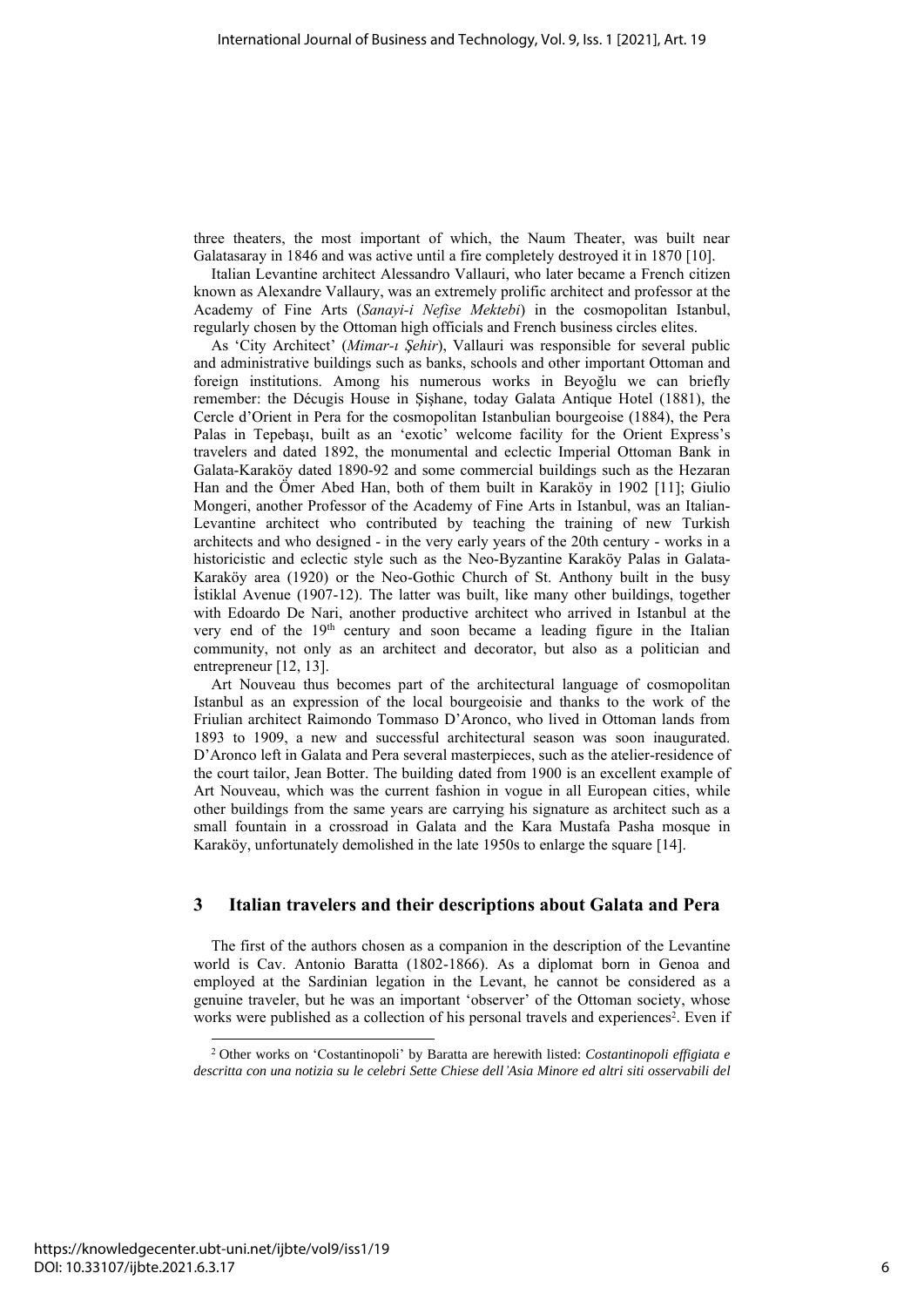he lived in the Ottoman Empire for few years he witnessed the beginning of the major reforms and his careful descriptions of how the 'Eastern Question' was also a keen interest in Italy helped a lot to shape a new vision of those lands and its inhabitants. In "*Costantinopoli nel 1831"*, Baratta showed a strong critical sense in describing the 'other', compared to previous travelers or writers who tried to define the Levant with arrogance and maleficence; on the other hand, he always wanted to bring out and explain for a Western audience what was the real capital of a great empire as Istanbul surely was, regarded instead by many with prejudice and preconceptions. His criticisms against the intolerance and his enthusiastic approach towards the Turkish world are well perceptible in describing the Ottoman Empire and Turks as well as the Levantines and their quarters, as suggested by the following lines, chosen to underline Baratta's interest to unveil this strange, fascinating and kaleidoscopic world:

*Almost all the Franks of Costantinopoli live in Pera and Galata. And therefore, it is an error to suppose that some public ban prohibiting them to settle on other sites: the Turks would not be able to imagine it. The Franks in Turkey are mainly engaged*  in trading, and there are some families who often collected huge fortunes. However, *many also are dedicated to the liberal arts and crafts of all kinds, as there is no restriction to establish their industry, and their genius.* [15]

Almost forty years after Baratta, a fellow who needs no introduction gives the most interesting and fresh description of the city and its customs: Edmondo De Amicis (1846-1908). In 1874, as a young correspondent for the Italian magazine *L'Illustrazione* he arrived into the Ottoman capital to capture, for the pleasure of the Italian readers, a colorful *fresco*, made up of architectural descriptions, landscapes, costumes, and people met by him.

As states and confirmed by many scholars today, *"Constantinopoli"* was a huge publishing success at the time, printed and translated in many languages several times. In this astonishing De Amicis' publication it is possible to find and select some passages and engravings related to Galata / Pera and the Levantine world (Fig. 2); not those in which the author indulges too much in the stereotyped Orientalist fascination, but mostly the ones in which the author was able to capture the spirit the changes of the modern city, instead of describing only the customs of the Turks. A different attitude toward modernity, as in the descriptions of hats and clothes, which really represented, in a small scale, the large changes in Ottoman society just introduced by the reforms of those years and the contributions made by the Levantine communities in those years:

*It was from Galata that our excursion started. Galata is built upon a hill that forms a promontory between the Golden Horn and the Bosphorus, and upon the site of the great cemetery of ancient Byzantium. The streets are almost all narrow and tortuous, bordered by taverns, pastry-cook shops, butchers' and barbers' shops, Greek and Armenian cafes, merchants' offices, workshops, and barracks; the whole dark, damp,* 

*Levante.* 2 volumes, Torino: Alessandro Fontana, (1840), and *Bellezze del Bosforo. Panorama del meraviglioso canale di Costantinopoli, dello stretto dei Dardanelli e del Mar di Marmara.* Torino: Alessandro Fontana, (1841).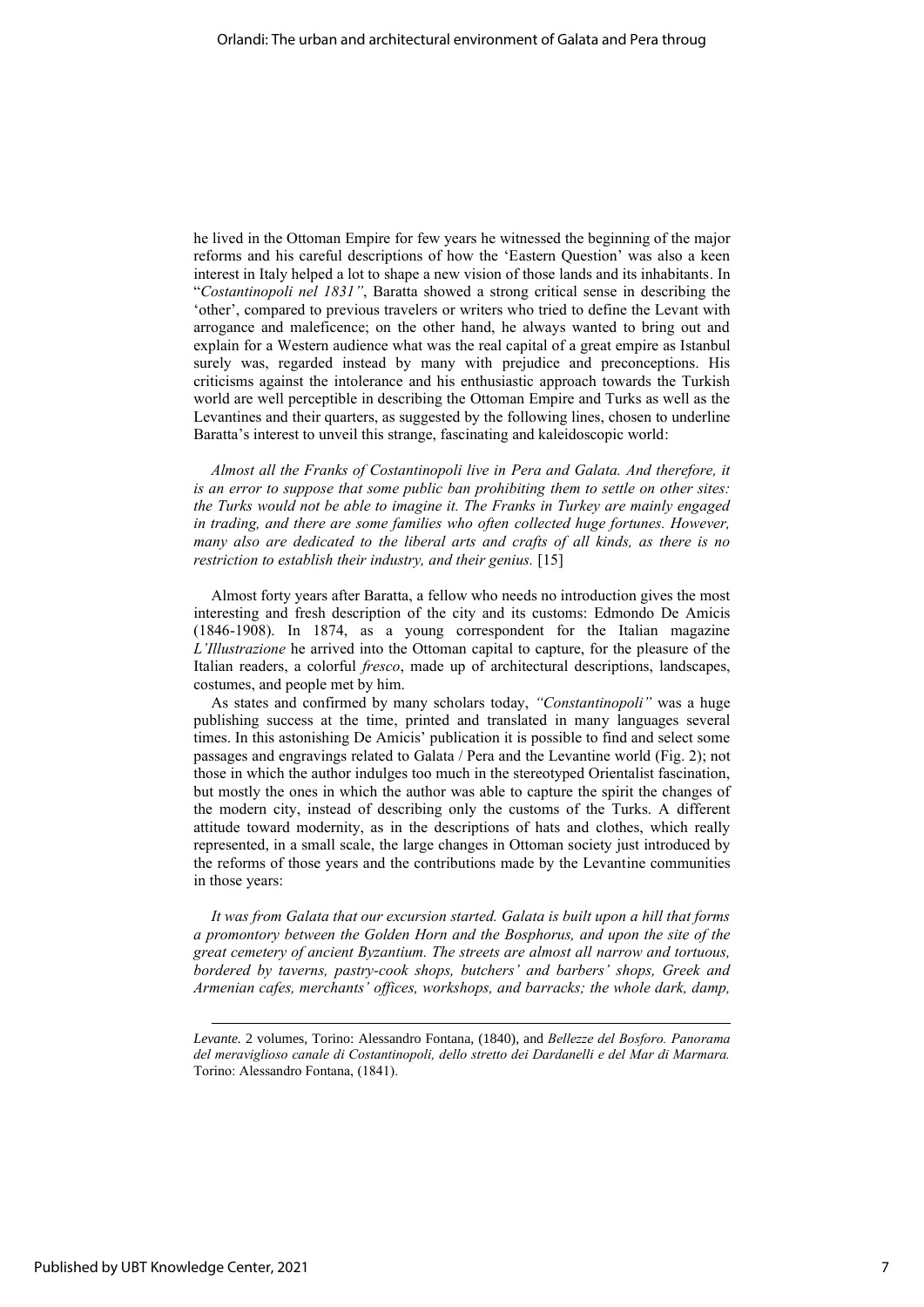*muddy and sticky as in the lowest district of London. A dense and busy crowd throngs the streets, constantly opening before carriages, porters, donkeys, and omnibuses. Almost all the trade of Constantinople passes through Galata. Here are the Exchange, the Custom House, the officers of the Austrian Lloyds, those of the French Messageries; churches, convents, hospitals and warehouses. An underground railway unites Galata to Pera. If it were not for the turbans and fezes in the street, it is not at all Oriental in its character.* [16]



**Fig. 2.** Galata Bridge and the Golden Horn, from: E. De Amicis, *Costantinopoli*, 1877-78. (source: RDL private collection).

The writer-traveler Gaspare Invrea (1850 -1917), better known as Remigio Zena, 3 in 1887, encouraged by the scientific expedition to 'Costantinopoli' recently made on a boat trip by his friend Captain Enrico D'Albertis [17], decided to go along with four friends in Istanbul by sea, sailing the yacht 'Sphinx'. From this experience he published *"In Yacht da Genova a Costantinopoli (Giornale di bordo)"*, in which he took notes and commented the entire trip, describing the nature, the coasts and so on, but the habits of the local populations and the cities encountered as well. Sometimes, the author seems to miss certain objectivity, describing characters and situations faced, having strong prejudices against the Turks and their habits, but in rare cases, he

<sup>&</sup>lt;sup>3</sup> He was born in Turin but 'adopted' by the city of Genoa, where he spent his life and where he died at the age of 67 years. Son of a Ligurian noble family, Zena had a very conservative and religious education, which led him to enlist in the papal army during the Third Italian War of Independence (1866). He remained in Rome until 1870, the year of the breach of Porta Pia and later, he graduated in law and made a career in the military judiciary, not forgetting, however, his passion for letters and for travelling.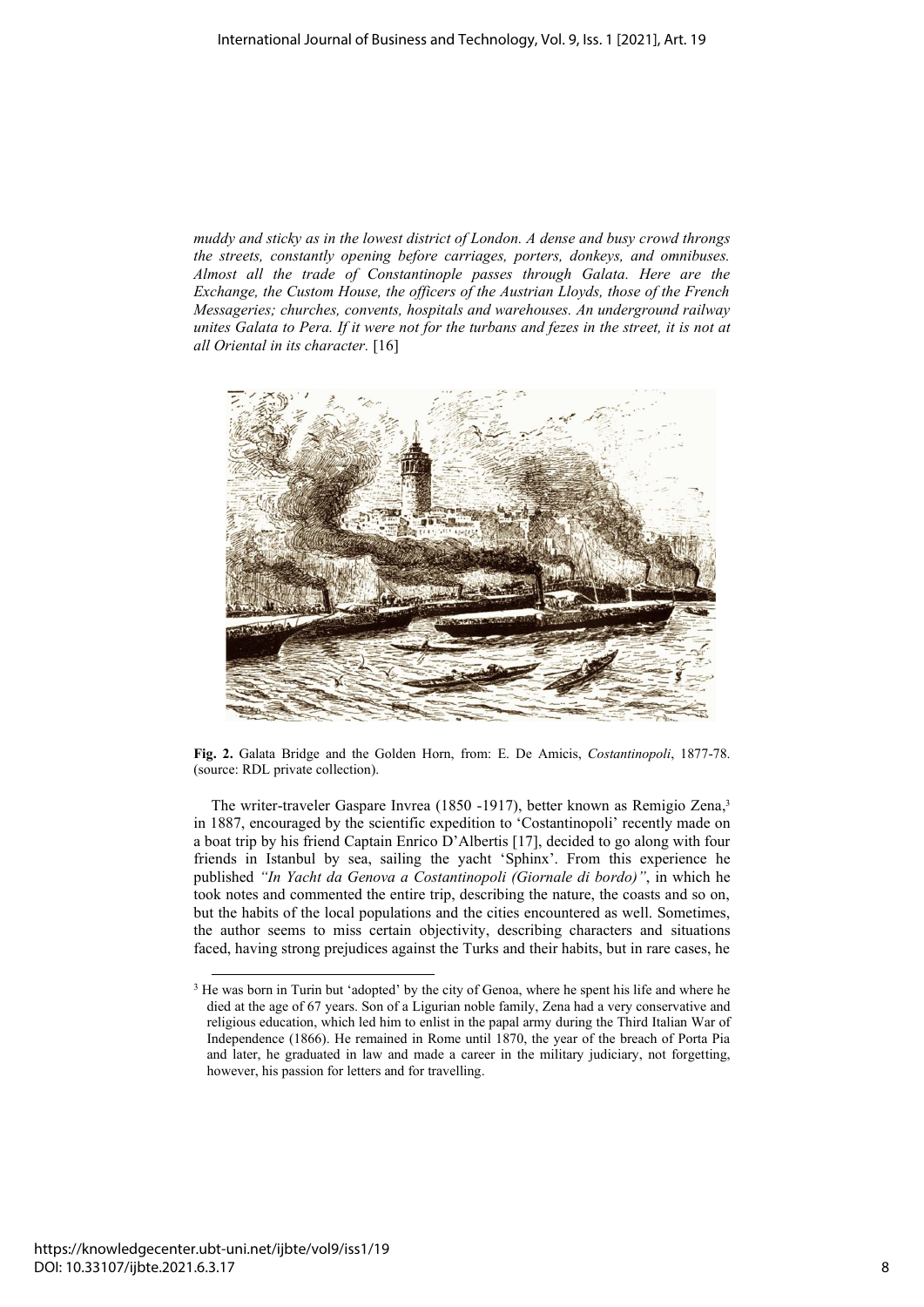documented the beauty of some buildings belonging to the Italian community or the pleasure to spend time with Levantine families and Italian friars and nuns.

In the following lines there is a beautiful description related to the Italian hospital in Tophane, built by the brothers Giorgio Domenico and Ercole Stampa around 1860s (Fig. 3), and visited by Remigio Zena after a good lunch with the Dominican friars, in the dining hall next to the Catholic church of San Pietro in Galata, a building renovated by the Fossati brothers in 1840s, which is still a tangible presence of the Italian community in Istanbul dating back to the Genoese time:

*We had coffee and smoked a couple of cigarettes, the late hour already forced us to*  leave by those good fathers sooner than we would have liked to reach the lawyer *Scaniglia, waiting for us to go together to see the Italian hospital. It is located in a side street of Pera on Top-Kane, is an elegant building, not huge, but large enough to meet the needs of the colony, and now maintained by our government, it was built on a bequest of Count Camondo, an exceptional work of charity, for which there will never be too excessive praise or admiration. Famous work really, when you consider how much difficulty you had to overcome in origin, and as time proceeds orderly and its performance, flawless, perfect, a sign that many Italians, and sometimes even the Turks, ask to be received, for a fee fixed in this hospital, rather than free in theirs. Nothing saves us from the kitchen to the attic, we did the honors director, a member of the Institute of Ivrea in Piedmont, a nun of the "Immaculate Conception" order and we were amazed: marble staircases, spacious corridors, spacious dormitories, neat, airy, with the windows open on the Bosphorus and the Golden Horn, which let in streams of light, allow the sick to be able to enjoy from their bed the most beautiful view in the world.* [18]

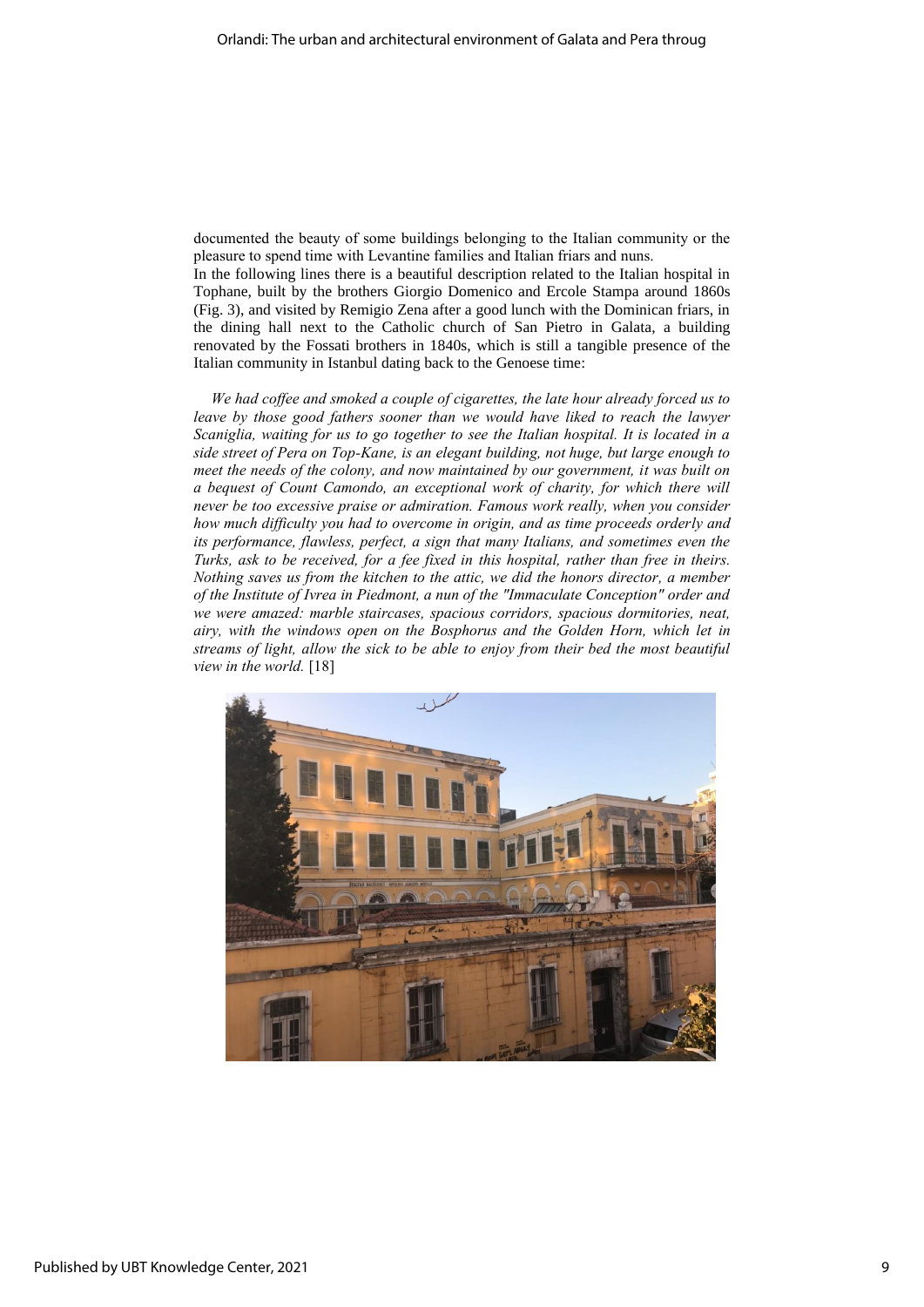**Fig. 3.** The Italian Hospital at Tophane-Cihangir built by Giorgio Domenico Stampa and Ercole Stampa in the 1860s. (source: photo@Luca Orlandi, 2021).

In the same years, Francesco D'Elia (1841-1916) describes a brief journey of only fourteen days in a report entitled *"Impressioni di un viaggio a Costantinopoli nel 1889*". It was first published as a pamphlet in 1913, but later was inserted in the religious magazine "The Order". It is a very interesting point of view, considering that the author - native from Gallipoli in Apuleia - was a priest, a clergyman in the capital of the 'infidels', perhaps driven solely by curiosity to travel in the Levant, but certainly supporting the idea of a quick return of the Ottoman capital in Christian hands. D'Elia gave very detailed descriptions about the religious services, the processions and some Catholic churches, like San Pietro in Galata (mentioned above as a work by the Fossati brothers) or Santa Maria Draperis in the heights of Pera, built in 1903 by Guglielmo Semprini, another important architect and contractor related to the Italian-Levantine community. D'Elia pleased to see how Italians could easily be seen as an integral part of the Ottoman cosmopolitan world; he was also impressed by the religious tolerance in which he found even himself in that brief stay, and by hearing everywhere Italian language, as described in this passage from his book:

In the shops, in the cafes, in the agencies, at the exchange, in steamboats, in the *tram, in the Catholic cemetery, everywhere, it is easy to find those who want to speak Italian, as it was to me a real surprise.* [19]

Giuseppe Antonio Borgese (1882-1952) was a writer and in his early years he founded several literary reviews, beside working for important Italian newspapers such as *Corriere della Sera*, *La Stampa* and *Il Mattino*. His nostalgic and melancholy book on "Costantinopoli" can be interpreted as a farewell to the Ottoman capital and its cosmopolitan world, for when he visited the city in 1928, it was no longer the center of the world as it had been in previous centuries.

*Those who really want to see the East with their senses should listen to the Costantinopoli of today, which we have now looked at. In Pera, the horns roar with more noise and less need than in Milan itself. In Pera, and in Stamboul, on both sides of the Golden Horn for all hours of the morning, 1000 street vendors offer their own goods, carpets or oily fish from the Bosphorus, socks or cauliflower. With guttural cadences, which at times strangely recall the voices of the Palermo street. This kind of steady song is not very different from the lament we heard in the mosque, or from the long appeal to prayer, which the muezzin in a cyclist's cap repeats to the four winds from the balcony of the Minaret and no one pays attention to him. […] Then,*  when he will have shaken the softness of these last filters, the traveler will understand *that the prismatic and dull Orient - in what is today the East - no longer lives with the eyes, at least in Costantinopoli.* [20]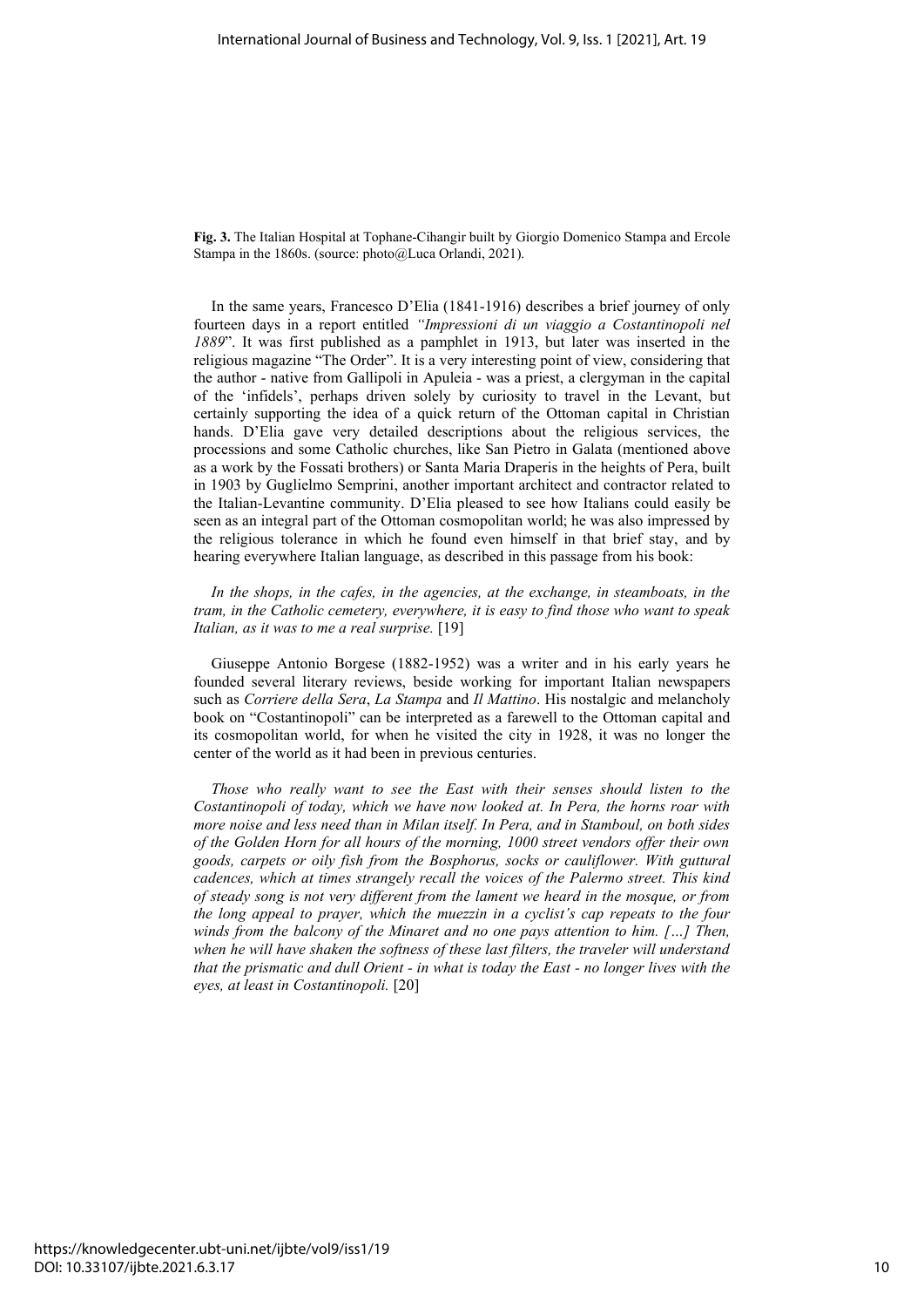#### **4 Conclusion**

Between the second half of the  $19<sup>th</sup>$  until the first decades of the  $20<sup>th</sup>$  century, the system Galata-Pera became an important center of cultural and political interactions where most of the population was living like in any other European capital city, until the fall of the Ottoman Empire, in the twenties of the 20th century. Present-day Galata and Pera architectural layout and cityscape are basically the result of  $19<sup>th</sup>$  and  $20<sup>th</sup>$ century transformations and despite all the inevitable and rapid changes that occurred in the last 150 years due to natural causes like fires and earthquakes and human interventions, like demolitions, abandonments or wrong reconstructions, a sort of *genius loci* is still perceivable. Considering all the upheavals over the centuries that have altered its appearance, making the neighborhood almost unrecognizable in today's urban layout and chaos, the district of Beyoğlu still shows - through some of its architectural remains - the multi-layered and cosmopolitan character of the old town.

As it can be understood from the selected descriptions made by some Italian travelers during their sojourn in Istanbul/Costantinopoli, there is not a clear and systematic definition of what the 'Levantine world' really was and what they were expecting to find from it; undoubtedly, it can assert that all the descriptions here presented have some common points that link them to each other: the 'voices' chosen to describe and comment the Italian-Levantine community and their built environment, often seemed to find a pleasuring and unexpected wonder when they found similarities in the Levant with their homeland.

If we have to summarize what travelers have witnessed of their stay in Galata and Pera, two adjectives very well represent a common feeling perceptible in all their descriptions: modern and cosmopolitan. Baratta, De Amicis, Zena, D'Elia and Borgese were constantly challenged and mesmerized by the frenetic life and by the modernity of the city visible in all the aspects of Beyoğlu's daily life. Those feelings of excitement and surprise can be almost seen everywhere through their pages as well as many comparisons with other European cities are incessant in their books; the streets of Pera quickly become those of Paris or Milan; fashion is the same as in Italy or in France; men wear suits and straw hats and women *a la page* dresses; the blind alleys of Galata and Karaköy are equal to the stench and confusion within the docks of London or Genoa or Naples; dialects chase between the screams of the people in the narrow streets climbing the slope of Galata and the Genoese, the Venetian and the Italian language itself are spoken or heard anywhere by the travelers.

All these narratives – combined with the tangible even though neglected architectural heritage of Beyoğlu – present a world that still need to be completely decipher, in order to give back, through the memory, the important role played by those communities who built their own identity, culture, architecture in a city that is still able, in the  $21<sup>st</sup>$  century, to amuse and seduce the visitors and the contemporary travelers.